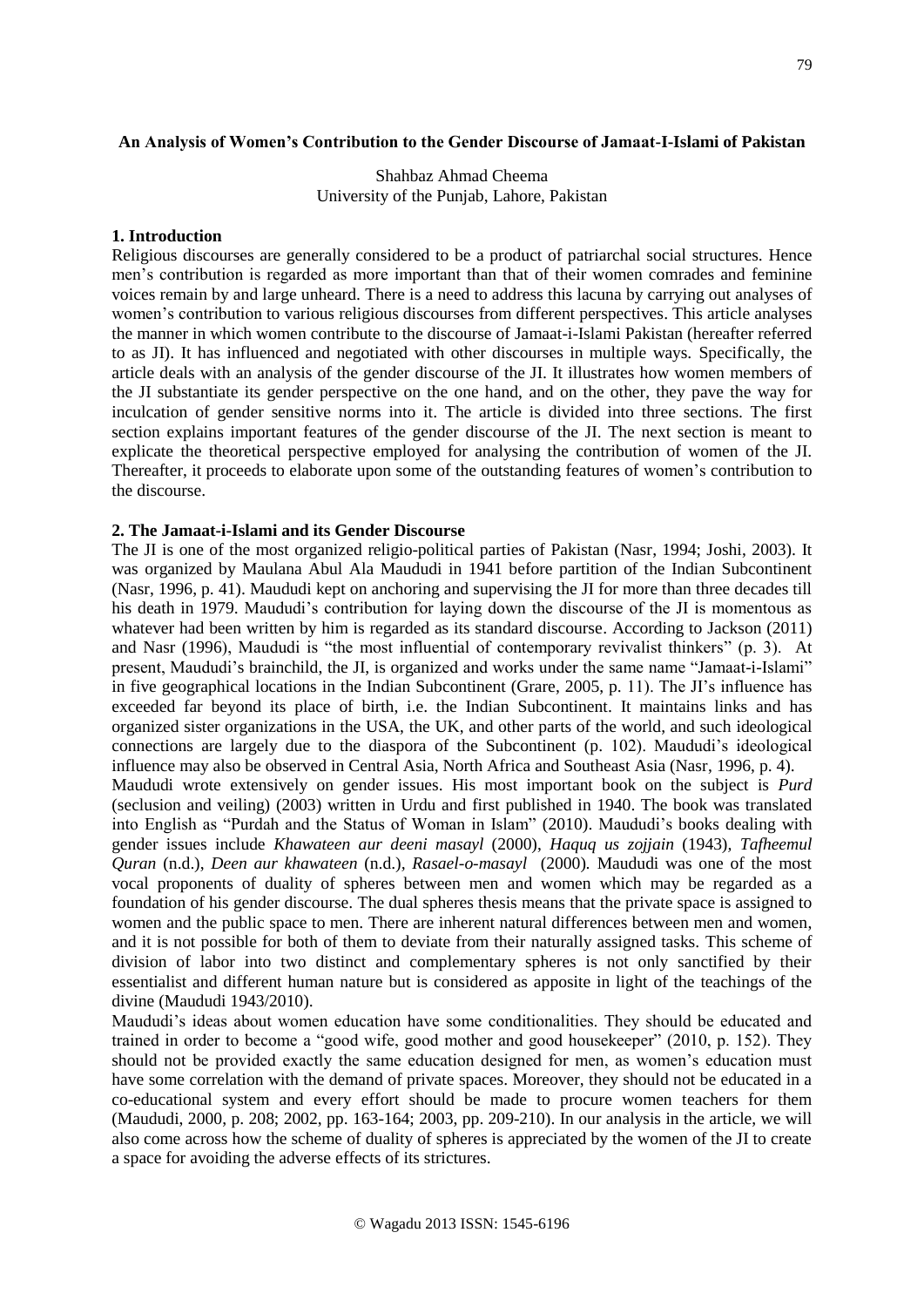## **3. Theoretical Perspective**

It is one of the basic reasons for continuity of the gender discourse of the JI that women participate in it, as without their participation, the discourse would not endure. By and large, the discourse is indebted to them in two different ways: firstly, they contribute academically to make it convincing. And secondly, they are one of the most prominent markers of the discourse in the society, as they personally embody and represent it, e.g. by wearing specific dress codes.

We often come across an argument which maintains that discriminatory readings of the sacred texts are due to the overwhelming dominance of male interpreters in the interpretative communities of the divine (Wadud, 1999; Barlas, 2002). The underlying assumption is that, had women been included in that prestigious sphere of interpretation, they might have interpreted it in an egalitarian and nondiscriminatory manner. This assumption is bound to be problematized when we study the written material produced by the women of the JI, as they generally support Maududi's opinions. This academic endorsement is important because of the fact that it is extended by those who are supposed to bear the burden of the discourse.

Given the significance of the contributions of female members of the JI, it comes to mind why do they contribute to the discourse? This question leads to an inquiry regarding the manner by which women members of the JI make themselves comfortable with the differences inherent in the scheme of duality of spheres. I have relied upon Bourdieu's (1977; 1990) notion of habitus and doxa to analyse these issues.

Habitus constitutes a "system of lasting and transposable dispositions which, integrating past experiences, functions at every moment as a matrix of perceptions, appreciations and actions and make possible the achievement of infinitely diversified tasks" (Bourdieu & Wacquant, 1992, p. 18). There are several important aspects of this definition. Habitus is reflected by dispositions including the durable as well as the changeable. Dispositions are tendencies to respond in a particular way and help us prefer one choice/action over another. These dispositions are embodied through past experiences. So, habitus is connected to history which "produces individual and collective practices", and in this way, habitus ensures the "active presence of past experiences" (Bourdieu, 1990, p. 54).

Another significant aspect of the above definition is that habitus shapes the conceptual framework to produce infinitely diversified tasks. Such a framework is manifested in the form of "thoughts, perceptions, expressions and actions" of people situated in a particular habitus; these manifestations are linked to their past experiences and there is always little likelihood of unlimited diversity in this regard (p. 55). To some extent, habitus makes these infinitely diversified tasks predictable and foreseeable.

Bourdieu (1977, p. 72) also equates habitus with a "strategy generating principle" which enables people "to cope with unforeseen and ever-changing situations". So, habitus enhances the capacity and competence of its members for shaping dispositions in those circumstances that have not been foreseen. Habitus not only generates practices as a "mechanical reaction directly determined by antecedent conditions" but also puts forward the framework for those practices which will "apparently [be] determined by the future" (pp. 72-73) Therefore, on the one hand, habitus has its roots in past experiences, but on the other, it is well-connected to the future.

All habitus are based on certain arbitrary distinctions and categorizations. Keeping this aspect in view, doxa attains special significance in the workings of habitus as it imposes a perceptual framework by categorising domains into thinkable and unthinkable. It is a tool to legitimize arbitrary distinctions within a particular habitus. Bourdieu (p. 164) states that every habitus "produce[s] naturalization of its own arbitrariness". This naturalization or normalization within a habitus is achieved through a "sense of limits", "sense of reality" and by viewing something as "self evident and undisputed" (ibid.).

The discourse of the JI produces effects similar to habitus as it shapes dispositions in a particular way. The notion of habitus makes us appreciate that the contribution of the women of the JI ought to be viewed from the perspective of a particular discourse only because their contributions are influenced by their affiliation. At the same time, the women contribute to shape the discourse to make it gender sensitive. Like any other habitus, the JI does not detail the schemata of future dispositions for those who are situated within it; there is always considerable space for future development and that space is utilized by the women of the JI.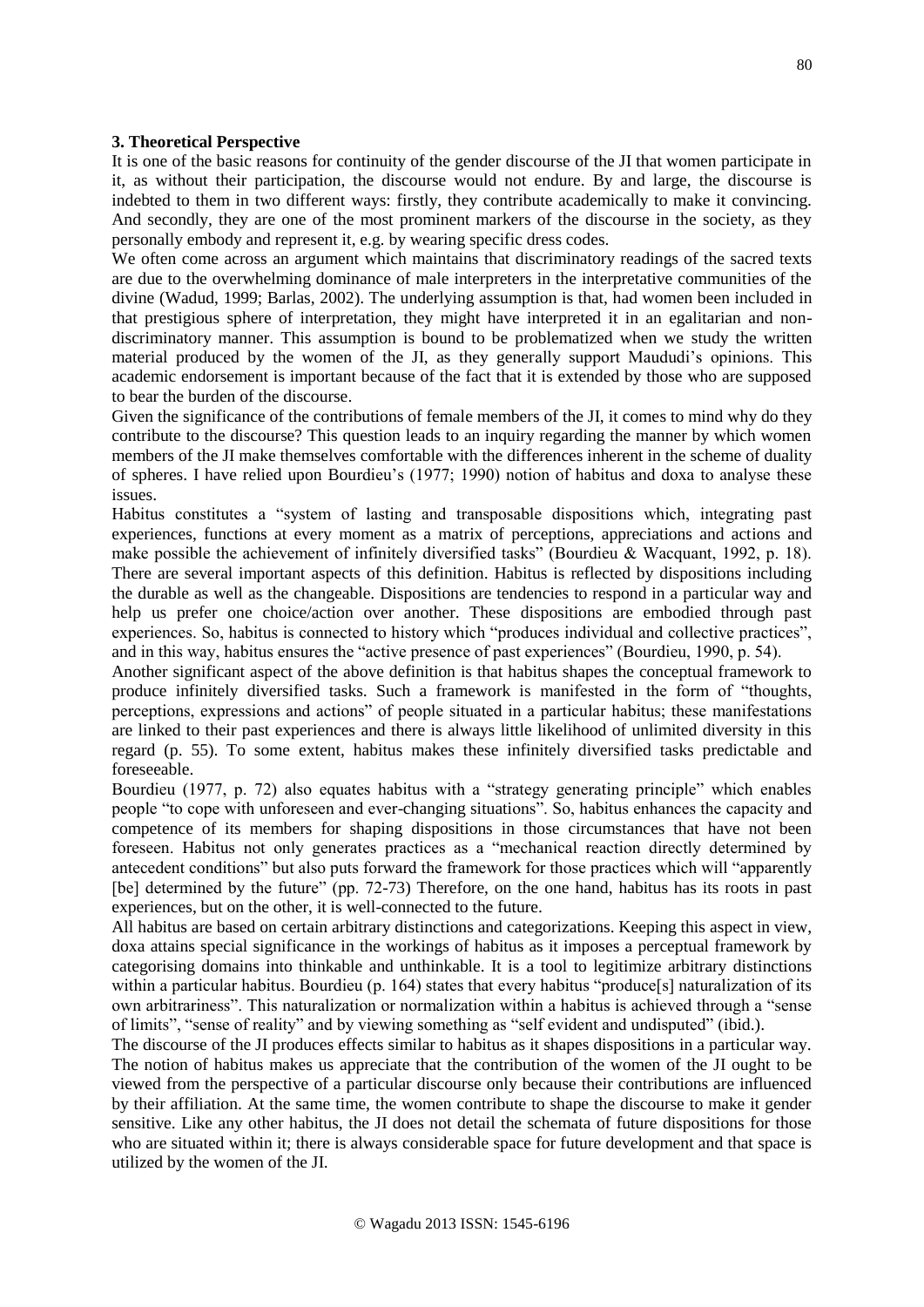#### **4. Women's Contribution to the Gender Discourse of the JI**

Female members of the JI support Maududi's, or in other words JI's, views on gender issues in general. The gender discourse of the JI, similar to habitus, has laid down broader framework and then provided its followers with opportunities for developing it further while keeping the original parameters intact. This process ensures coherence which is pivotal for subsistence of any habitus. The following are the main facets of women's contribution to the gender discourse of the JI.

### **4.1. Adding a Female Perspective**

While relying on Maududi's writings, Najmi (2004) posits that a woman is not bound to surrender her religious identity to patriarchal demands. A woman is not required to sit at man's feet; rather, her place is at the side of him (p. 3). The statement has multiplicity of meanings. Firstly, this article was published in *Tarjumanul Quran* and not in any of the women's journals, despite the fact that the author is herself editor of one of the women's journals, *Iffat*. It implies that she was interested in addressing a broader audience including her male comrades of the JI; otherwise it would have been appropriate to publish it in her own journal only. Secondly, the reference to Maududi's writings is the signifier signifying a space for saying something "more," which appears to be the sole purpose of her article.

Najmi writes in the concluding part of the article that it is regarded as *kufr* to say *salaam* on telephone, i.e., the male auditory senses are to be guarded against feminine voices. She adds, "girls are required to go for *Madrassa*/religious seminary only. Nine years old girls are asked to observe purdah. Women are expected to wear gloves and socks in extremely warm weather. Women cannot even wear beautiful shoes because these may incite men's sexual urge" (p. 4). Najmi inquires that when the Quran also requires men to control their sexual urge and guard chastity, why is the entire burden placed on women? This question appears to be the main focus of Najmi's article. Her statement above is a fascinating illustration of the female perspective from within the JI. However, it is not an isolated example in this regard.

The December 2004 issue of the journal *Batool* featured a fictional narrative by Kashif named "*Ghalti*" (mistake). A doctor marries a poor woman for the purpose of helping her out. The doctor's primary objective was to provide her with financial help, and he had been doing this before their marriage. But due to the culturally-embedded fear of the doctor that people might scandalize his humanitarian assistance to an unrelated woman, he has to marry her. The message of the story is that polygamous marriage ought to be regarded as normal in those circumstances where somebody marries a poor woman for humanitarian purposes and not for the sake of a second marriage.

This apparently benign message does not go unnoticed. In the following month's publication of *Batool*, Manzoor (2005) writes a review criticising this message, and highlights the damaging effects of a polygamous marriage on the existing marriage. Owing to widespread polygamous marriages in certain areas of Pakistan, marriage has lost one of its very basic characteristics, i.e. trust (Manzoor, 2005). Manzoor contends that the dictate regarding polygamous marriage in the Quran is not meant to be followed in all circumstances; it is only allowed in extreme cases of necessity. Manzoor (ibid.) also strongly criticizes the generally prevalent attitude of neglecting the Quran and Sunnah, but when one intends to marry a second wife, they are referred to as a justification.

A similarly assertive and critical attitude has been displayed regarding the issue of qawama by some women writers. Without questioning the husband's headship in the household on the basis of this concept, Zahid (2003) contends that the wife ought to be consulted in all household matters, and if the husband forces his opinion on her, he is the one who encourages a rebellious attitude. This manner of argument implies that if a rebellious attitude originates in the husband's non-cooperative attitude, the husband would not be justified in resorting to punitive measures linked to the concept of qawama. Zahid (2003) points out that, due to the continual dictatorship of the husband at home, sometimes the situation reaches a point where the wife may even feel too threatened to record her legitimate protests. In another article, Aftab (2003) observes that whenever it comes to the duties of a husband, the religious dictates are considered as discretionary or optional, but when it comes to the responsibilities of a wife, they are regarded as mandatory.

The above examples are not uncommon in the writings of women of the JI. One aspect, however, ought to be borne in mind that this female perspective should neither be viewed as a first step towards rebellion nor wholesale reformation of the discourse. All these examples are embedded in the gender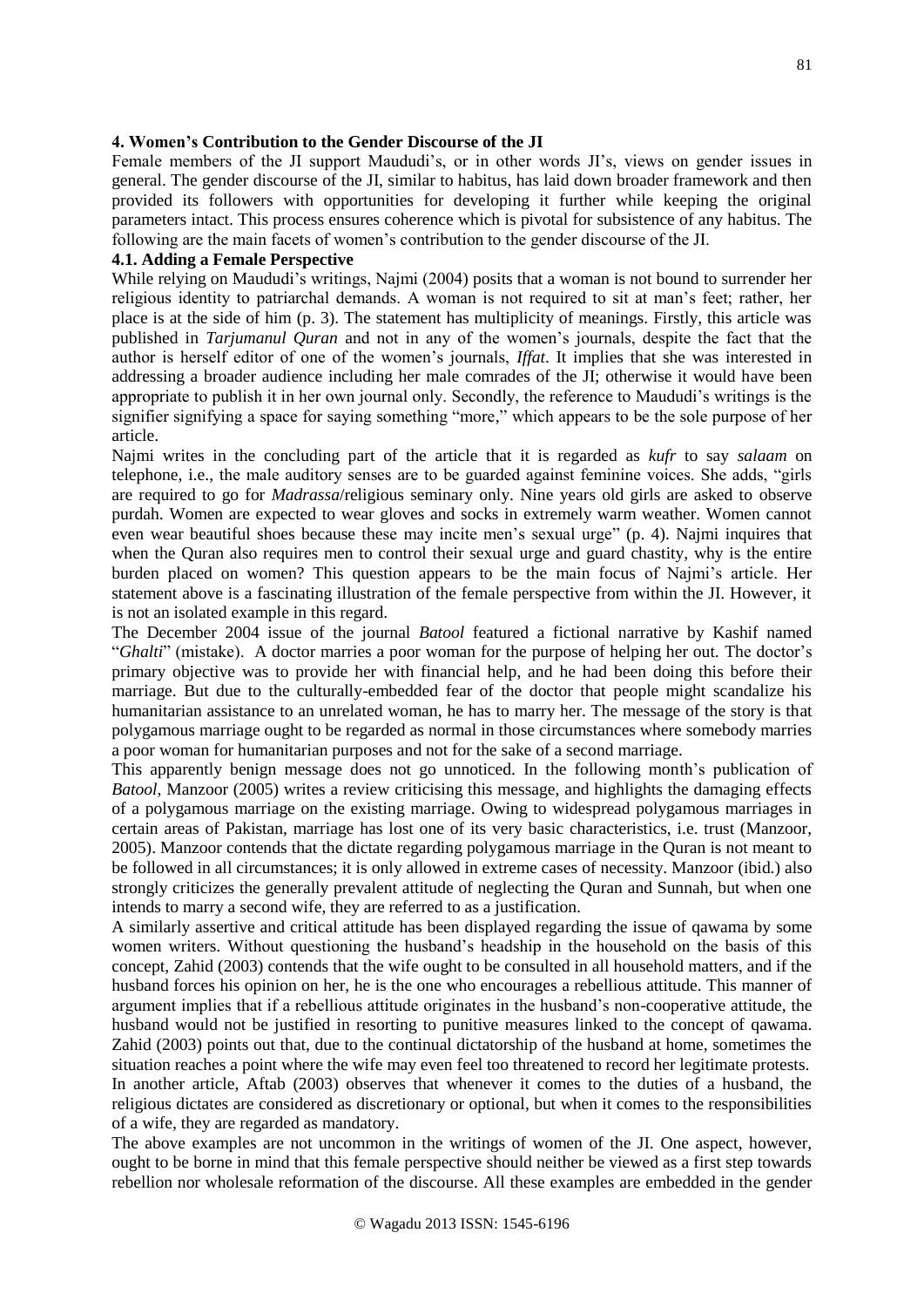discourse of the JI, as neither has asserted that there ought to be similar sphere of activities for both sexes, nor has anyone read substantially differently any of the contentious religious dictates. Therefore, it is obvious that they have not gone beyond the basic premises of the gender discourse of the JI while employing the manoeuvring space provided by the discourse itself. For example, what Najmi (2004) has asserted in her article referred to above is that purdah is an obligation, but in those situations mentioned by her, it ought not to be strictly observed. Similarly, Manzoor's (2005) article does not contend that second marriage is prohibited; she simply argues that it ought to be exercised only in cases of extreme necessity. Thus, the women have introduced a female perspective to the gender discourse without undermining its basic premises or doxa.

### **4.2. Equalising Inequality**

Another dimension of the women's contribution is that they have theorized gender equality within the parameters of their religious discourse. Batool (2007, p. 74) challenges the hitherto canonized version of Western thought on gender issues that men and women are equal in capabilities/capacities by arguing that there are visible differences between them. She further posits that their basic sphere of activity is not similar and in these circumstances it appears sensible that both should have been equipped with different but corresponding capabilities/capacities. Her contentions can be summarized to say that they are not equal in equalities; rather, they are equal in inequalities and the level of dependence on each other. They enjoy preference over each other in certain aspects. To support her contention, Batool refers to men's capacity to impregnate and women's capacity to procreate (pp. 74- 75).

One may raise an objection that this way of argumentation imprisons women in their body/sexuality and demonizes their essential human status. But for Batool (2007, p. 64), a woman cannot achieve culmination of her womanhood without bearing and rearing children. Tasneem (2002) has reified it saying that it is an honour for a woman to be selected by God as procreator of *ashraf-ul-*makhlooqat ("the best of all creatures," i.e. humans). There are important implications of this argument. As per religious tradition, the act of creation is the sole attribute of God and whoever has the privilege of having been granted a share in this process should feel grateful for that. Furthermore, a woman is not involved in the creation of an insignificant being; she has been assigned the responsibility of the creation of human beings, the most important of all creatures.

# **4.3. Criticising Cultural Constraints**

The gender discourse of the JI has perceived the western ideas on gender as its epistemic other. This aspect is also reflected in the writings of the female members of the JI. But with the passage of time, another trend has taken shape within the gender discourse of the JI that critiques the culturally fossilized practices, which have essentialist religious claims. With the phrase 'essentialist religious claims' I wish to make the point that the rites are observed or expected to be observed alongside other religious dictates. Although, to some extent, this critical trend can be noticed in Maududi's work, particularly his book *Haquq uz Zojjain* (1943), it is more visible in the writings of the women. This paradigmatic shift is significant in initiating a self-critical appraisal albeit in its circumscribed scope.

Borrowing from standpoint theory, I argue that the women's voices merit to be heard, more so than those of men in this respect because the women are victimized by these practices, while men are the beneficiaries of such practices. This shift partially signifies a realization that the critical gaze needs to be internalized rather than always being at loggerheads with Western episteme. Going through examples of this shift, we will observe that this critical exercise is also well entrenched in the discourse.

In an article, Tasneem (2003, pp. 39-41) highlights similarities between the pre-Islamic pagan custom of killing daughters which is mentioned in the Quran, and prevalent ways of "killing" females in Pakistani society. Some of the methods identified by Tasneem include depriving a woman of her selfrespect, depriving her of the choice of life partner, marrying a woman with the Quran to disinherit her from property, psychologically killing her while demanding dowry before and after the marriage, and depriving her of dower and other inheritable properties (p. 40). This comparison between the customs of killing daughters as was in vogue in pre-Islamic Arabia and some prevalent practices in the society is very incisive because the former is regarded as wrong while the latter go unnoticed.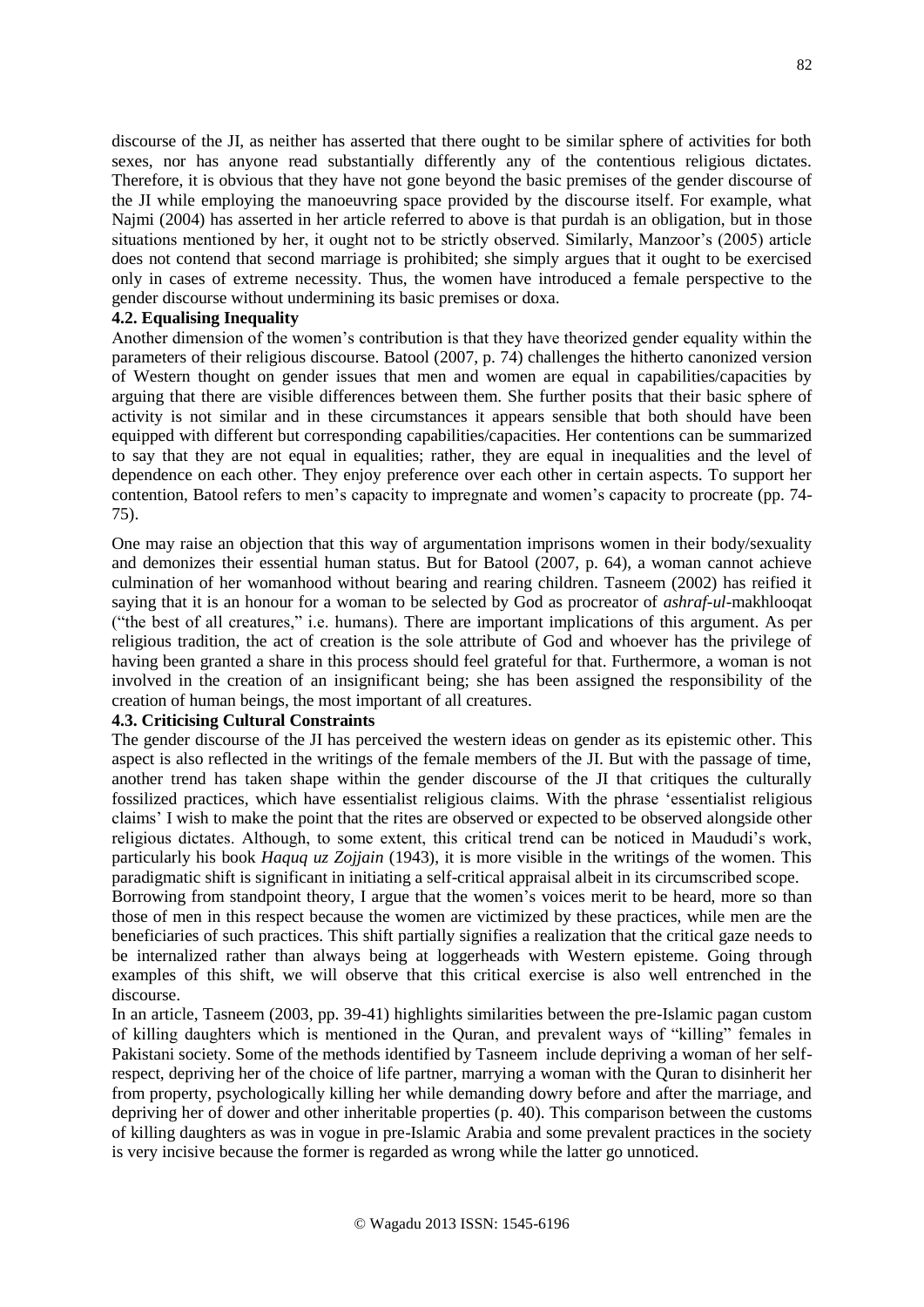In the same article, Tasneem has not spared criticising Western culture which is characterized, in her opinion, by the breakdown of the family institution and the defiling of sanctity of marital relation (ibid.). This continued criticism of the West is something which is ever-present in the gender discourse of the JI and may be regarded as one of its officialized norms. It is a characteristic feature of habitus that whenever one talks from a particular perspective, s/he tries to protect and promote the officialized norms of that habitus (Bourdieu 1990, p. 108). So, Tasneem's reference to the West does nothing more than to emphasize an official norm. But it is important to observe that Tasneem does not stop at that point, and also criticizes cultural practices originating in her own society.

Aftab's (2003, p. 46) article is another example of this paradigmatic shift in the discourse. It is significant to observe that it is restricted to criticism of cultural practices without any reference to the West. The article is based on research carried out by the Department of Behavioural Sciences of Fatima Jinnah Women University, Rawalpindi. The research findings show that many marriages of religious families end up in separation. According to Aftab (p. 47), one of the reasons for this separation is an ill-founded conception of qawama which is taught at different religious seminaries. This ill-founded conception is further strengthened by culturally-inspired attitudes of encouraging the wife to come to terms with ill-treatment meted out by her husband (p. 47). Relying on the Quranic precept of consultation in human affairs, Aftab points out that a household ought not to be considered as situated beyond the application of the religious dictate of consultation (p. 48). Husbands generally do not consider their wives' opinions as worth following despite their reasonableness, as if this might be derogatory to their manliness and mental superiority (p. 49). Similarly, there appears no justification of the husband's attitude of asking his wife to be obedient to his mother, as if the wife was married to serve her (ibd.).

Sometimes cultural practices are given religious sanctity through misinterpretation of the divine or by putting more emphasis on certain aspects as mentioned by Sachedina (2009, p. 140). Aftab (2003, pp. 46-49) also makes a point to this effect in her above article. She premises her analysis on the equitable concept of *qawama* as understood by her and the Quranic dictate of consultation in worldly affairs (pp. 46-49). While criticising the culturally inspired constructions of the divine, Aftab does not refute the husband's status as head of his family. Thus, she has kept herself within the parameters of the gender discourse of the JI while registering a protest against certain cultural constraints which cause a hurdle in realization of an ideal Islamic family.

In another article of this genre, Batool (2003, p. 22) argues that a woman ought not to be considered as a machine and treated in mechanical manner by her husband. Similar to other human beings, she is composed of flesh, spirit and feelings, so she is in constant need of appreciation and encouragement, and if she is kept under persistent pressure and mental ill-treatment, she will die (p. 22). The reference to death here is metaphorical and does not signify physical death.

Batool (2003) also comes up with a list of widespread cultural practices which need to be transformed. These practices include harassing the wife, expelling her from the home, abusing her, not giving her dower and maintenance, continuously threatening her with divorce, abusing her parents and relatives, forcing her to bring money or things from her parents, not letting her use her earned money, disinheriting her, discontinuing marital relations without any justified reason, family pressure on the husband to divorce his wife, a husband's second marriage and leaving the first wife and children as if the wife and children did not have a husband and father respectively (ibid., p. 23; p. 27). The above condemnation by Batool is meant to distinguish cultural practices from the standard version of Islam as understood by the JI. Her selection of phrases indicates that she is comfortable with the religiously prescribed difference in the status of men and women as the JI understands it. She appears to be more critical of family pressure on husbands to divorce their wives as compared to the husbands' original right of divorce. Again, she is more critical of husbands' leaving their first wives and children unattended in the case of a second marriage, as compared to the husbands' right to second marriage itself.

Analysing the debate on condemning cultural practices from the perspective of Bourdieu's (1977; 1990) habitus, it emerges that the women have criticized cultural practices without extending their criticism to question the basic premises/doxa of the gender discourse of the JI. For instance, not a single woman has questioned Maududi's construction of the religiously-sanctified duality of spheres. There is no doubt they have created some space for themselves while criticising unacceptable cultural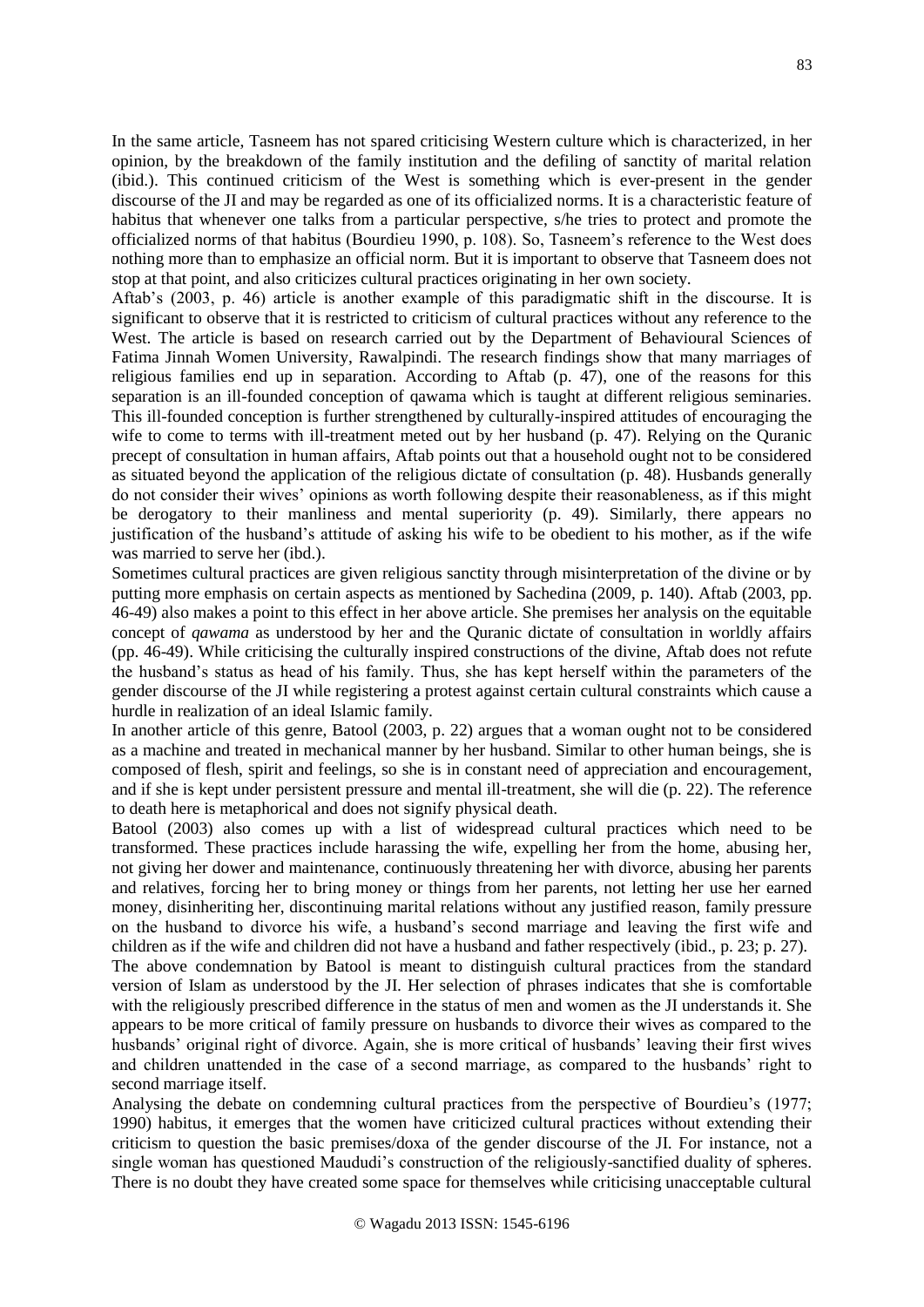practices without going beyond the doxic limitations of their discourse, but that is neither a step towards dismantling the discourse nor its wholesale reformation.

# **4.4. Theorising Coercion**

There is another dimension of the debate carried out in the previous sub-section that pertains to the consistent comfortableness with religiously-understood differences between men and women by the women of the JI. It reveals that they do not have any problem with such differences and their grievance is basically against those differences which, they argue, have nothing to do with their understanding of Islam. When some sort of coercion is required for the purpose of maintaining equality, maintaining a difference of whatever nature will also necessitate a coercive mechanism. There are differences between men and women in the gender discourse of the JI; it is difficult to assume that these differences can be maintained without any coercive mechanism.

Female members of the JI regard coercion as one of the most important tools in the implementation of the discourse and for shaping human sensibilities. I will illustrate three different levels of the treatment of coercion by these women: realization/appreciation; theorization/rationalization; and romanticism/celebration. I will further argue that by supporting the coercive mechanisms, they have not only made themselves a site of coercion, but also contributors to that coercion. Therefore, they are simultaneously object and subject of the coercive mechanisms.

In another issue of *Batool*, Rashid (2003, pp. 76-77) narrated the story of how she started to observe purdah. The gist of her story is that she was not persuaded or convinced by any member of her family that she should observe purdah on the basis of any religious dictates. She was simply told that her father was of the opinion that she should observe it because she had become old enough to do so. At that time, she was in the later stages of her schooling (p. 76). Afterwards, she read some sayings of the Prophet and persuaded herself that it was a religious obligation to be observed by every Muslim woman. On the basis of her own experience, Rashid contends that it is the responsibility of male members of the household to enforce this religious dictate, and one of the ways to enforce it is that the men should accompany those women who observe purdah outside the home. In addition to such a coercive mechanism, Rashid suggests that those girls who observe purdah in obedience to their parents should also be informed about its benefits and religious nature. It would be better if girls were encouraged to read persuasive religious writings before coming to purdah-observing age, so that they might adopt it without coercive enforcement (p. 77).

This personal story is a cogent example of the realization of coercion in the process of observing purdah. It categorizes coercion into two kinds; one is actual/real and the other is symbolic, borrowing Bourdieu's terminology. Evident and visible coercion happens to be actual/real coercion, while a clandestine or invisible manner is symbolic. As far as the first situation is concerned, that purdah ought to be enforced, that clearly falls in the category of actual/real coercion, while the second way of guided learning can be categorized as symbolic coercion. This is symbolic coercion because of the fact that any particular way of instilling some beliefs tends to be canonical. When girls are told and encouraged from their childhood to observe purdah, it means that an option of not observing purdah is systematically unlearnt. This is a particular space where women act simultaneously as a site of coercion as well as its contributors. They not only internalize the coercive mechanisms, but also encourage and perpetuate its embodiment by others.

After publication of the above article (Rashid, 2003), the editors of *Batool* invited its readership to respond to the issue of observing purdah by coercion. In response to this invitation, Shabbir (2003, pp. 67-69) wrote her personal experiences of becoming a purdah-observing woman. Shabbir's account is similar to that of Rashid's with regard to initial enforcement, and later on religious rationalization of that enforcement. With respect to theorising coercion, Shabbir's (2003) article is a step ahead than Rashid's (2003).

Shabbir (2003, p. 68) theorizes coercion by referring to Liam O'Flaherty's famous short story *His First Flight*. This story revolves around a seagull that was hesitant to fly despite the fact that his two brothers and sister had already learnt to fly. The story reveals the psychological implications of the process of education. It is through a coercive methodology that the mother seagull forces the young seagull to learn the art of flying. The fear of death by hunger forced him to jump into the air. After the first coerced flight, in the words of the author of the story "he completely forgot that he had not always been able to fly."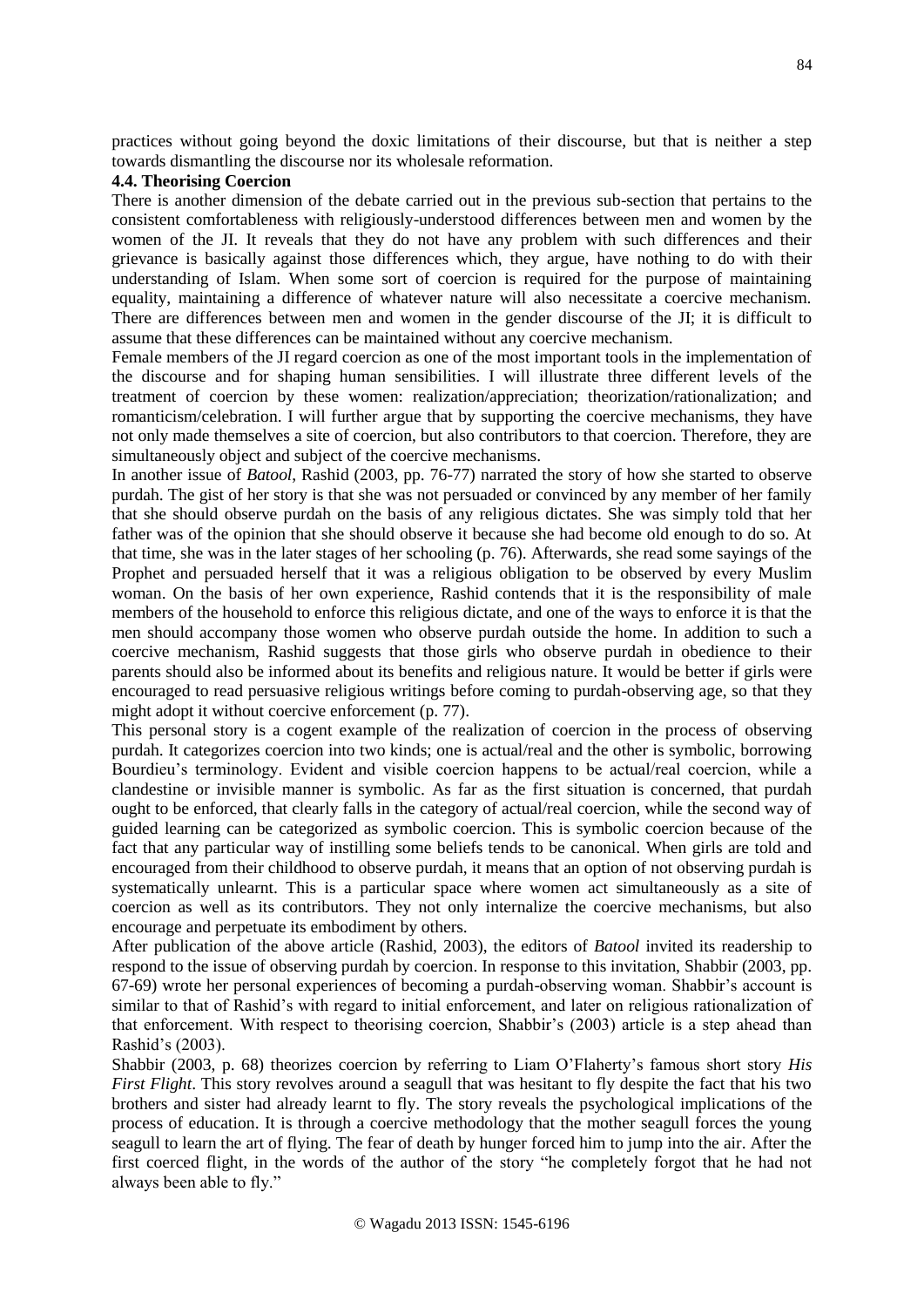The moral of this story is the gist of Shabbir's article. She encourages specifically all invisibly coercive measures to get daughters to observe purdah and is of the opinion that women have the capacity to observe purdah but are hesitant due to fears, both private and public (ibid.). If a woman is coerced to observe it initially, like the seagull in the story, she would forget afterwards that it was coercively enforced on her.

These illustrations demonstrate that women of the JI are neither oblivious to nor apologetic for the coercive implications of certain religiously-prescribed dictates. Moreover, they have also endeavoured to rationally convince themselves of their utility. It is not contended that all women within the JI are so academically well-versed to comprehend these aspects in their niceties, but there are quite a few who have expressed their opinion in this regard.

I will now refer to another illustration which is even a step further than the rationalization/theorization of coercion, i.e., romanticism/celebration of coercion (cf. Bushra Tasneem, 2002). It is also an ideal expression by a woman of the JI with respect to a mother's role in shaping the sensibilities of her children. The theme running through this illustration is that when we endeavour to shape sensibilities in a particular way, it rules out, by necessary implication, other possible ways of shaping them and some sort of coercive mechanism is an integral part of this process.

Tasneem (2002) relies on the assumption that human beings are shaped by their environment: if they are brought up in an Islamic environment, it will encourage them to inculcate Islamic norms. Having this assumption in mind, she asserts that children are more prone to accept stimuli as compared to adults and if properly brought up, they easily embody and internalize Islamic norms. There are two important aspects in the bringing up of children; one is the mother's extensive role and the other, a proper balance between spiritual and material aspects of life (pp. 8-10). According to Tasneem, the material includes anything which has significance for this world, and the spiritual, in this dichotomous relationship, means anything having religious origin.

Tasneem perceives mother's role as pivotal in shaping the sensibilities of her children. The mother's influencing role commences from the time of conception (p. 7). Mother should be more particular in her prayers, readings of the Quran and engaging in prostration during her pregnancy (pp. 8-9). She should also be careful of her food during this period because the same food will become part of the foetus. She should go through this period in a state of mind which is comparable to the holy month of Ramadan as far as avoiding sin is concerned (p. 12). These precautionary measures are supposed to influence the foetus. After the birth of the child, a name should be selected that has some religious significance, e.g. the names of wives of the Prophet or his companions, as the historical baggage of the name is likely to encourage the child to emulate that personality (pp. 13-14).

Moreover, the ears of the child should be accustomed to hearing the Quran in his early days and one of the ways to do it is by softly playing a tape recorder which is placed somewhere near him, irrespective of the fact that he is unable to understand its religious connotations (p. 15). A very incisive analysis of how listening is likely to shape sensibilities has been carried out by Hirschkind (2006). According to his analysis, listening is not a one-way consumer process; the consumption is then reproduced or translated in the attitude of the listener. If someone is made to listen to something, he is expected to internalize it and behave accordingly. Thus, apparently neutral processes like listening may not have neutral repercussions.

Tasneem (2002) recurrently makes the point that the spiritual consumption of children should also be kept in balance with their age. They should be sensitized to the fact that they are Muslim before going to school and made to learn how to be proud of it (p. 21). Every child should be sensitized regarding the evil nature of Satan and encouraged to develop an enmity against him (p. 21). Tasneem (pp. 22- 23) argues that prayer should be offered in front of children even at an age when they are not religiously expected to perform it, as offering prayer will become settled in their sight and unconsciousness. The same process of constructing sensibilities should be employed to make them realize the appropriateness of their dress (p. 24). They should be instructed and helped to sharpen their feelings of *haya* (modesty and shyness). Girls and boys should be encouraged to sit and play separately. Although, early schooling is generally provided on a co-educational basis, efforts should be made to find separate schools for children of different sexes (p. 25).

After such an extensive narration of how a child should be brought up, there remains no need to emphasize the coercive implications of this entire process. Tasneem's (2002) elaboration goes beyond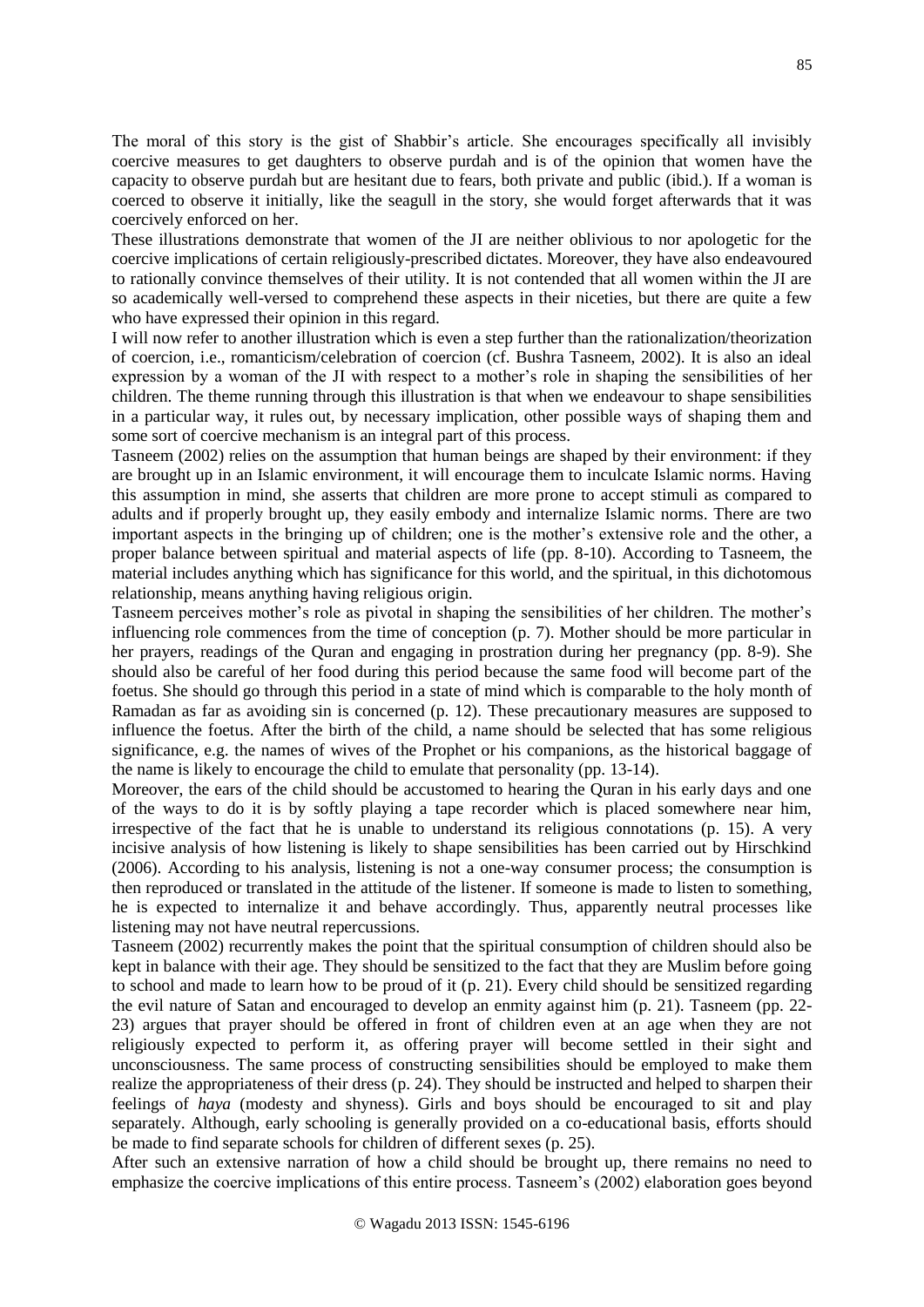mere theorization of coercion and it would be appropriate to say that she has romanticized it in religious terms.

Before moving on to another subsection, it is submitted that the analysis of the realization, theorization and romanticism of coercive measures has not been carried out by women of the JI for the purpose of acquiring more freedom in the sense it is understood in liberal philosophy (Mahmood, 2005). Rather, the entire exercise has been undertaken for the purpose of thorough internalization and embodiment of coercion itself.

# **4.5. Employing Literary Writings for the Dissemination of Ideology**

This subsection explains the employment of literary writings by women of the JI for the dissemination of its ideology. Stories and fiction are written with a specific object in mind or without any object other than entertainment. Even in the latter situation, these have implications for the authors and readers in numerous ways. But when stories are written with an objective, they are likely to be more motivating. They may give way to the expression of hidden desires; they may be employed for registration of protest; they may be effective in communicating that which cannot otherwise be communicated in a plain essay; and they may capture the imagination of readers and also to some extent, structure the imagination. One more aspect of story writing, and more particularly objectoriented story writing, is that it does not only structure or construct the feelings and sensibilities of its readers; it is bound to sharpen similar feelings and sensibilities for its author.

Having said so, literary writing is one of the most important medium of communications employed by women of the JI. Such writings have been an integral part of the monthly Batool since its inception, while the monthly *Iffat* publishes them exclusively. Both these journals are managed and edited by women of the JI. It is not important to make the point that these women are fully conscious of the implications of their literary exercise, but it is worthwhile observing that the above implications are a by-product of the process. Using literary writings for the disseminating of ideology is a technique employed by male authors of the JI but not as extensively as the women.

An example of this technique is a fiction written by Bintul-Islam (1978). The name of the fiction is *Zara Nam Ho To Yai Mittee* which means "this soil is fertile if properly cared for." It was written in the historical context of the 1970's election, and succession of Bangladesh as its tragic aftermath. The author has developed her story in an exclusive girls' college. She (1978) classifies the teachers and students into three groups; the first group is pro-Islam, the second is secular and the third is the largest group within the college, larger than either of the other two groups, and willing to side with anyone who emerges victorious in the ongoing conflict between the first two groups. The author also appears to be optimistic that the last group is more inclined towards the pro-Islam group but due to constraints, whether personal, familial or cultural, finds it difficult to openly align with this group (p. 105; p. 167).

The underlying assumption of this division and the propensity of the third group to join the first group is integral to the JI's political ideology premised on the notion of an Islamic state: if the JI happens to implement the Islamic system in the country, the largest and apparently neutral group within the public will become devotees of Islam.

There are scores of other themes running through Bintul-Islam's (1978) fiction, all of which are meant to enrich the discourse of the JI. For example, numerous examples of the continuous struggle between good and evil in day-to-day affairs; the proper way of preaching Islam (p. 49); the explanation of terminology employed by the JI in its literature (p. 50); conferring different meanings to otherwise general words in pursuance of the JI's perspective (p. 155; p. 224); narrating Islamic history and constructing the ideal characters (p. 18; p. 64); and explaining the inseparability of the state and religion (p. 143).

Although the themes referred to cannot be viewed as not having any gender implications, there are some specific gender issues discussed by the author, e.g. a woman's independent right to marry and employment in Islam (pp. 75-77; pp. 87-91). The fiction revolves around a female lecturer, Munaza, who is portrayed as the ideal Muslim woman. She is still unmarried but was engaged in her early childhood, apparently without her consent. Owing to the social status of her family, she was well placed to receive higher education. After completion of her education, she joins the teaching profession. Munaza's future in-laws do not like her employment, but she manages to continue it because of the support of her family.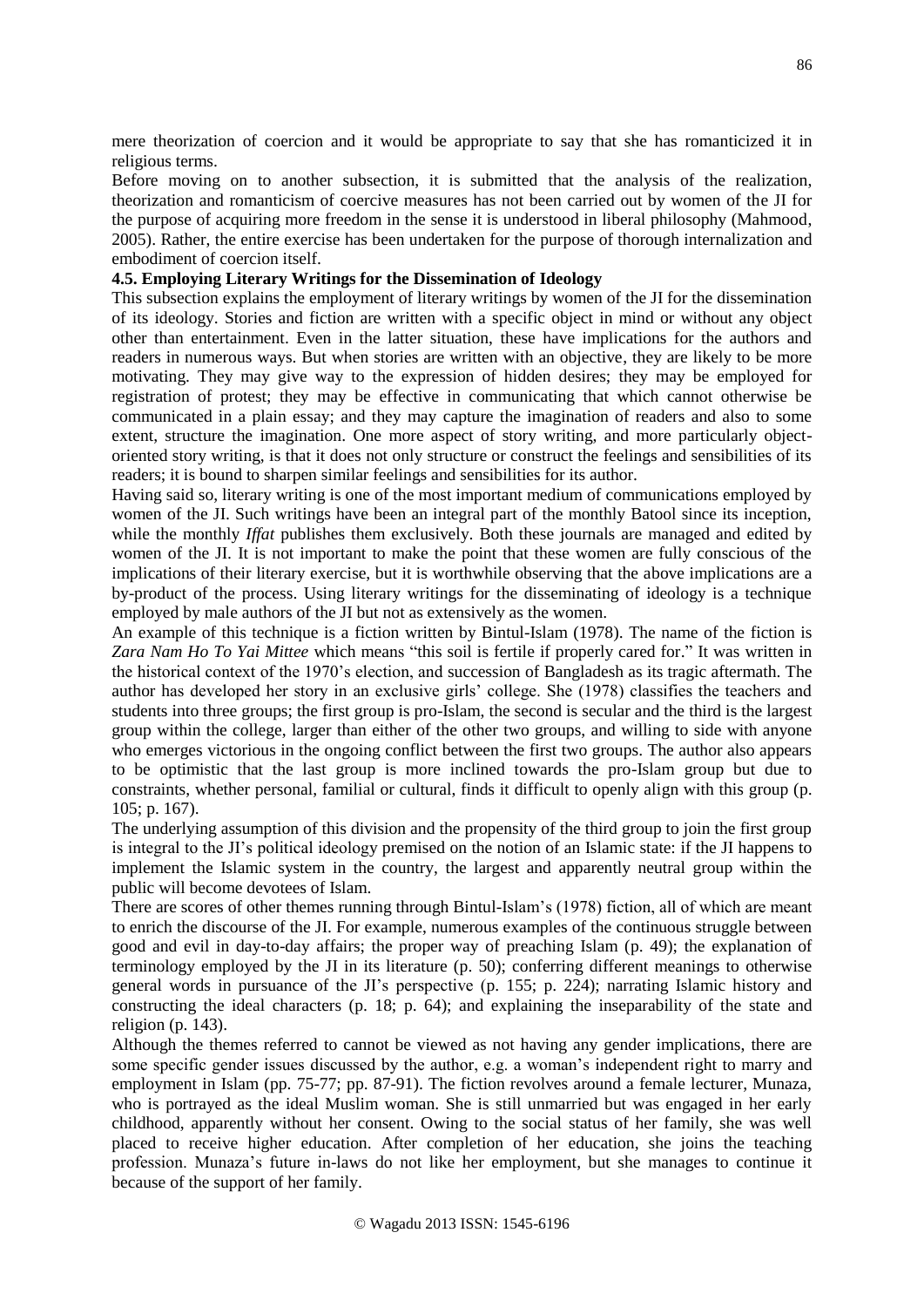According to the author, Munaza's prospective in-laws are observant of so-called "cultural Islam" wherein apparent religiosity is cherished without pursuing the spirit of Islam. On the basis of this distinction between the imagined categories of "cultural Islam" and "proper Islam", the author criticizes moral, financial and other "corruptions" which are in vogue with her in-laws, including their oppressive behaviour towards the idea of a working woman. The author's criticism of Munaza's inlaws with regard to women's employment should not be construed as an argument for all kinds of occupation for women. She allows women to do jobs where they can observe purdah. This particular aspect is evident from the author's selection of an exclusive girls' college in her fiction. Teaching is one of the two professions Maududi (2000, 208) approved for women, the other being medicine.

The next issue which is a subject of scorn for Munaza in the fiction (Bintul-Islam, 1978) is her early childhood engagement. The author critiques the practice of childhood engagements and contends that girls should be asked before they are wed. But the issue in the story is not so simple. On the one hand, there is an explicit right guaranteed by Islam to every girl to contract her marriage by free will, but on the other, there are widespread visible and invisible constraints in society preventing the free exercise of this right. Munaza is caught between the demands of cultural determinism and her religious right to marry after her own choice. She does not want to marry her fiancé but is unable to find a way out. There are prolonged conversations between Munaza and her students, friends and brother which reveal her anxiety in this regard. These conversations depict an "ideal feminine Islamic construct", an image which clashes with the demands of cultural conformism. Her predicament is that neither can she revolt against cultural ethos nor can she prepare herself to marry someone she dislikes.

Going through different phases of anxiety, the story reaches a climax wherein Munaza has to "agree" to the undesirable marriage. The submission of Munaza to an unwelcome union is noteworthy in the context of the author's emphasis on a girl's right of marriage. There are certain factors which are illustrated by the author as decisive in making Munaza agreeing to the marriage. One of the factors is her in-laws' unconditional withdrawal of their objection to her job. Munaza is of the opinion that this compromise will provide her with an opportunity for instructing and guiding her students. The second and most important factor is Munaza's "realization" that this life is temporary and bound to finish. It implies that pleasures and displeasures are also temporary; therefore, one should not be more concerned with these temporalities and try instead to build a relationship with the one who is eternal, i.e. God. This is the end of the fiction (p. 424).

There are several implications with respect to gender arrangement in the fiction (Bintul-Islam, 1978). The author tries to visualize the repercussions of the conflict between the actual right of marrying of her own free will, and the cultural limitations of its exercise. She finds it difficult to exercise this as per the prescribed dictates of Islam, and then attempts to learn and make others learn how to prevail over the feelings of dejection and gloominess. In the last part of the fiction (pp. 416-424), she overcomes these feelings by developing a more attractive and fascinating alternative as compared to the so-called temporary displeasure of this worldly life. So, the message is that the temporary displeasures of the world can be endured for the purpose of eternal pleasure.

From another perspective, what the fiction (Bintul-Islam, 1978) does not teach is more important than what it does. A woman should not choose a revolt whereby she has to dislocate ties with her family, as it is the family that provides her identity and distancing herself from it would amount to depriving herself of that identity. Munaza, in the fiction, is interested in a new identity based on a different normative structure of religion, but in that struggle, she is afraid of losing her identity which is connected to her family and culture.

The above fiction has illustrated the significance of literary writings as a tool for ideological dissemination. The author has made use of it for highlighting many aspects of the JI's ideology, from the relevance of the state in organizing an Islamic system to gender relationships.

#### **5. Conclusion**

This article has analysed the significance of women's contribution to the gender discourse of the JI. There are several ways in which these women have contributed to their discourse, and the same can be categorized into two: firstly, reaffirmation of the fundamental premise of the discourse, and secondly, inculcation of women sensitivities into the discourse to soften some adverse socio-legal implications of the discourse. The article has highlighted that these women are trying to make the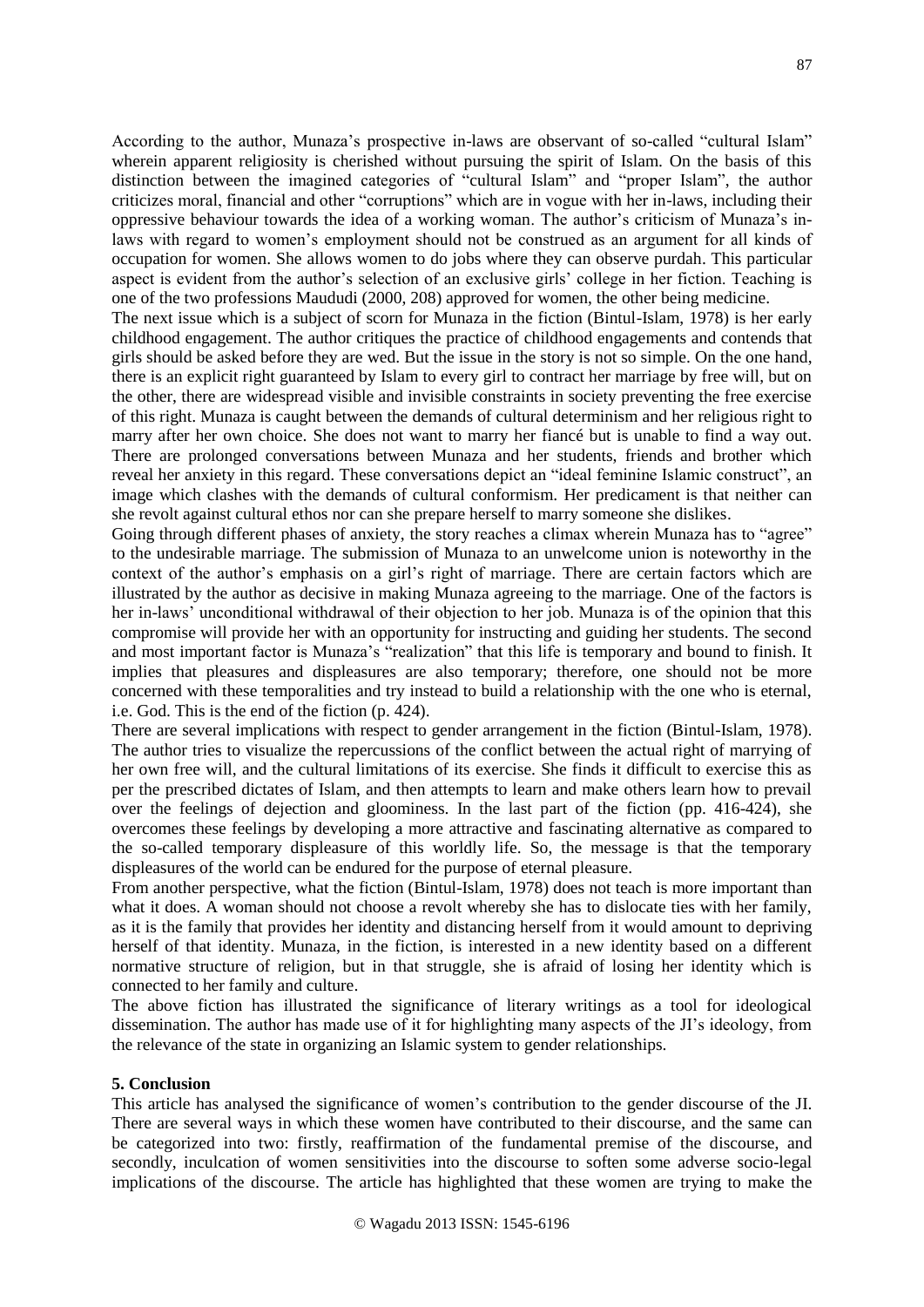discourse sound more women-friendly. They have developed and refined some aspects which were less spelled out in the discourse for the purposes of alleviating hardships faced by them. Their contribution in those areas which directly affect their daily lives, e.g. marital relationship including fair treatment by husbands and their relatives in case of joint families, and respect and dignity as free and independent human beings before and after the marriage, is manifested by the written material analysed in the article. Taking into account the women's contribution to the gender discourse of the JI, it can be posited that while being part of the discourse they are aspirant that their legal and religious rights should not be crucified at the altar of cultural constraints as well as by those religious constructions which facilitate men's unwarranted dominance in private and public spaces.

## **References:**

- Adnan, G. (2004). *Women and the glorious quran: An analytical study of women-related verses of sura an-nisa.* Göttingen: Universitätsverlag.
- Aftab, A. (2003). Yai mauamllaa hain nazuk (This is a delicate issue). *Batool*, August-September, 46- 49.
- Ali, A. (2004). *The rights of women in Islam*, 2nd ed. New Delhi: New Dawn Press.
- Ali, S.S. (2000). *Gender and human rights in Islam and international law: Equal before Allah, unequal before man.* The Hague: Kluwer Law International.
- An-Naim, A.A. (1990). *Toward an Islamic reformation: Civil liberties, human rights and international law*. Syracuse, NY: Syracuse University Press.
- Barlas, A. (2002). *"Believing women" in Islam: Unreading patriarchal interpretations of the Quran*. Austin, TX: University of Texas Press.
- Batool, S. (2003) *Aasharo hunna bil mahroof* (Behave them/women pleasantly). Batool, (August-September), pp. 22-27.
- Batool, S. (2007). *Jadeed therik-i-niswaan aur Islam* (Modern feminist movement and Islam), 3rd ed. Lahore: Manshurat.
- Bintul-Islam (1978). *Zara nam ho to yai mittee* (If properly cared for this soil is fertile). Lahore: Idara Batool.
- Bintul-Islam (1980). *Haqooq-ul-ibad* (Rights of human beings). Lahore: Idara Batool.
- Bourdieu, P. (1977). *Outline of a theory of practice.* Cambridge: Cambridge University Press.
- Bourdieu, P. (1990). *The logic of practice.* Cambridge: Polity Press.
- Bourdieu, P. & Wacquant, L.J.D. (1992). An invitation to reflective sociology. Chicago: Chicago University Press.
- Farhat, A. (1996). *Aurat ka kardar: seerat-e-nabvi mein* (Character of woman: In the period of the Prophet). Lahore: Islamic Publications.
- Grare, F. (2005). *Political Islam in the Indian subcontinent: The Jamaat-i-Islami.* New Delhi: Manohar Publishers.
- Hirschkind, C. (2006). *The ethical soundscape: Cassette sermons and Islamic counterpublics.* Columbia University Press.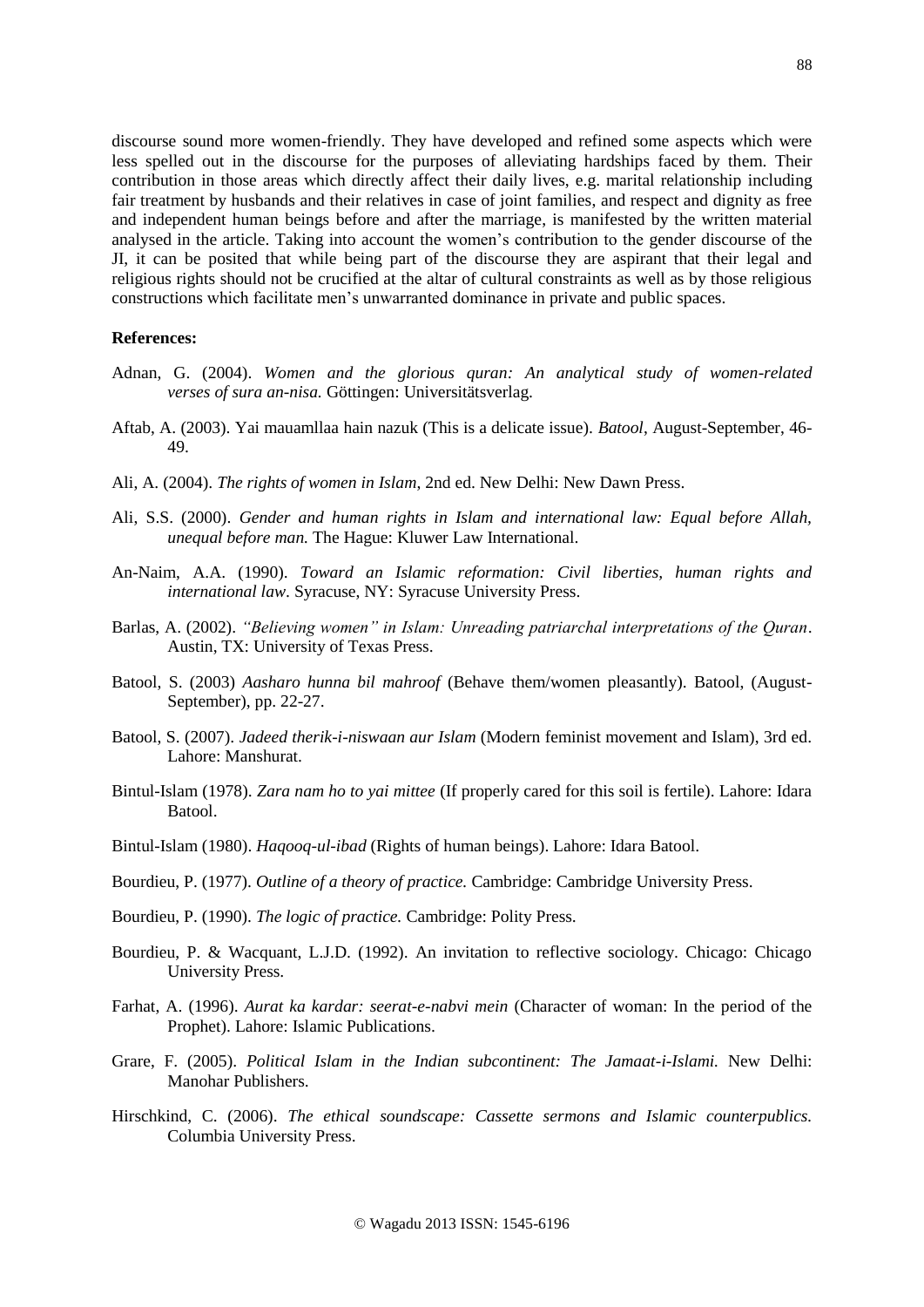- Jabeen, R. (2008) *Hijab: Ummat-a-muslima ka shoaar* (Hijab: Characteristic of Muslim ummah). Lahore: Manshurat.
- Jackson, R. (2011). *Mawlana Mawdudi and political Islam: Authority and the Islamic state.* London and New York: Routledge.
- Jameelah, M. (1976). *Islam and the Muslim woman today.* Lahore: Publisher Mohammad Yusuf Khan.
- Joshi, P. (2003). *Jamaat-i-Islami: The catalyst of Islamisation in Pakistan*. Delhi: Kalinga Publications.
- Kashif, R. (2004). Ghalti (Mistake). *Batool*, December.
- Mahmood, S. (2005). *Politics of piety: The Islamic revival and the feminist subject.* Princeton: Princeton University Press.
- Manzoor, A. (2005). Doosari shaddi (Second marriage). *Batool*, January, 65-66.

Maududi, S.A.A. (n.d.). *Tafheem ul Quran* Vol.1-6. Lahore: Idara Tarjumanul Quran.

- \_\_\_\_\_\_\_\_. (1936a). *Sood, purdah, talaq aur mahar* (1). *Tarjumanul Quran*, January, 70-80.
- \_\_\_\_\_\_\_\_. (1936b). *Sood, purdah, talaq aur mahar* (5). *Tarjumanul Quran*, June, 65-80.
- \_\_\_\_\_\_\_\_. (1943). *Haquq uz zojjain*. Lahore: Idara Tarjumanul Quran.
- \_\_\_\_\_\_\_\_. (1992). *Istefsaraat* Vol.1 (A. Hijazi, ed.). Lahore: Idara Tarjumanul Quran.
- \_\_\_\_\_\_\_\_. (2000). *Khawateen aur deeni masayl*. Lahore: Islamic Publications.
- \_\_\_\_\_\_\_\_. (2002). *Taleemat*. Lahore: Islamic Publications.
- \_\_\_\_\_\_\_\_. (2003). *Purdah*. Lahore: Islamic Publications.
- $\therefore$  (2010). Purdah & the status of woman in Islam (Translated & Edited by Al-Ash`ari). Lahore: Islamic Publications. Accessed on 10/12/2010: [http://www.quranenglish.com/books/AlHijab%20Purdah%20and%20status%20of%20women](http://www.quranenglish.com/books/AlHijab%20Purdah%20and%20status%20of%20women.pdf) [.pdf](http://www.quranenglish.com/books/AlHijab%20Purdah%20and%20status%20of%20women.pdf)
- Mohsin, S. (1983). *Aurat Quran ki nazar mein* (Woman in light of Quran). Lahore: Al-Badar Publications.
- Najmi, S.Y. (2004). *Zammana kaa taqqaza*, *aurat aur Islam* (Requirements of contemporary age, woman and Islam), *Tarjumanul Quran*, May 1-5.
- Nasr, S.V.R. (1994). *The vanguard of the Islamic revolution: The Jamaat-i-Islami Pakistan*. London: I. B. Tauris Publishers.
- Nasr, S.V.R. (1996). *Mawdudi and the making of Islamic revivalism*. Oxford: Oxford University Press.
- O'Flaherty, L. (2010). *His first flight.* Accessed on 28/01/2011: <http://daneallred.podbean.com/2010/01/18/his-first-flight-by-liam-oflaherty/>
- Rashid, R. (2003). Hijab: Aik taaser (Hijab: An impression). *Batool*, May, 76-77.

Sachedina, A. (2009). *Islam and the challenge of human rights.* Oxford: Oxford University Press.

89